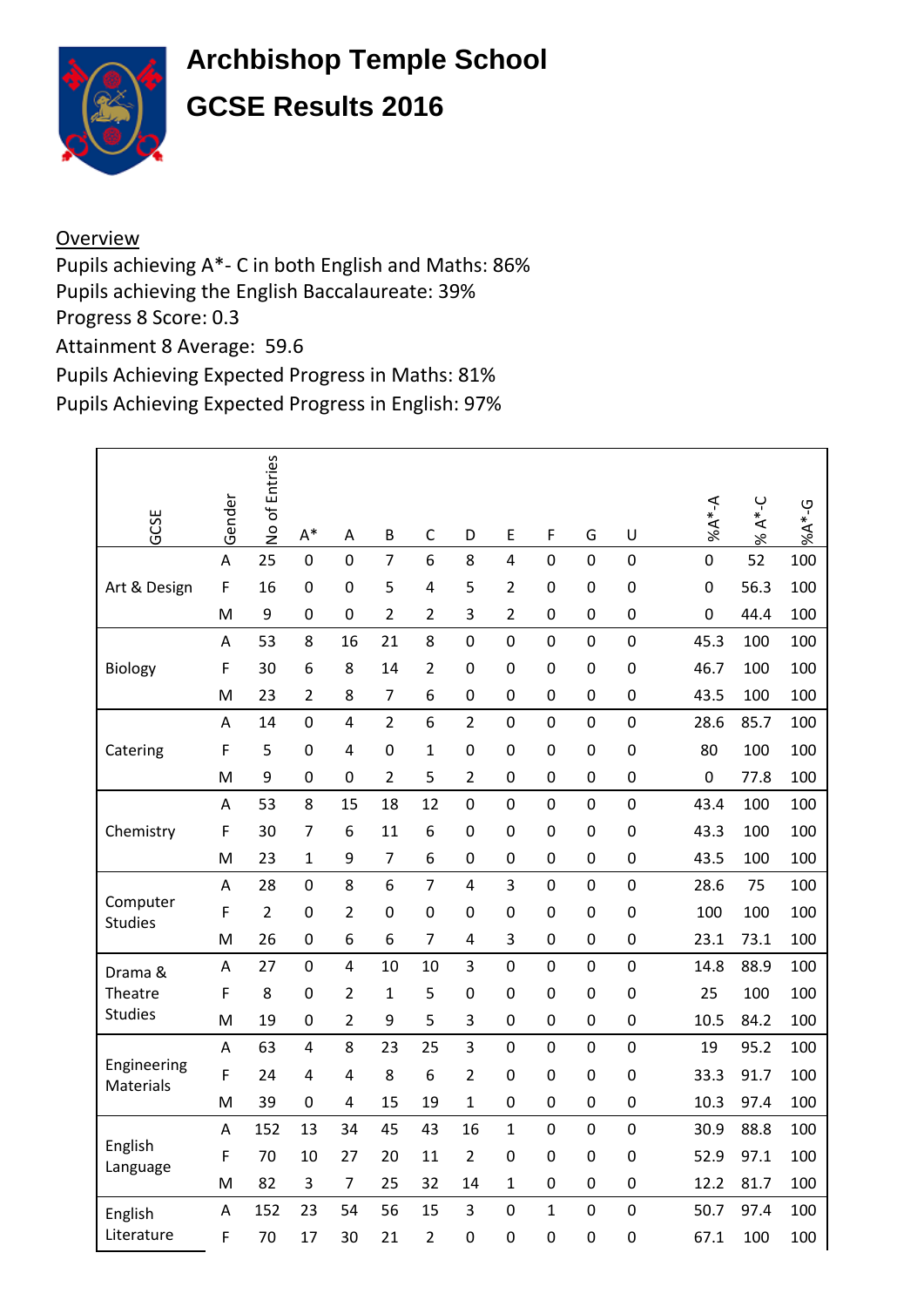|                             | M            | 82            | 6                 | 24                | 35                       | 13                       | 3                 | $\mathbf 0$       | 1                 | $\mathbf 0$              | 0                 | 36.6      | 95.1                     | 100               |
|-----------------------------|--------------|---------------|-------------------|-------------------|--------------------------|--------------------------|-------------------|-------------------|-------------------|--------------------------|-------------------|-----------|--------------------------|-------------------|
| Food                        | A            | 11            | $\overline{2}$    | 5                 | 3                        | $\mathbf{1}$             | $\boldsymbol{0}$  | $\mathbf 0$       | $\boldsymbol{0}$  | $\boldsymbol{0}$         | $\pmb{0}$         | 63.6      | 100                      | 100               |
| Technology                  | F            | 11            | $\overline{2}$    | 5                 | 3                        | 1                        | $\boldsymbol{0}$  | $\mathbf 0$       | $\mathbf 0$       | $\mathbf 0$              | $\mathbf 0$       | 63.6      | 100                      | 100               |
|                             | M            | $\mathbf 0$   | $\qquad \qquad -$ | $\qquad \qquad -$ | $\overline{\phantom{0}}$ | $\overline{\phantom{a}}$ | $\qquad \qquad -$ | $\qquad \qquad -$ | $\qquad \qquad -$ | $\overline{\phantom{0}}$ | $\qquad \qquad -$ |           | $\overline{\phantom{a}}$ | $\qquad \qquad -$ |
|                             | A            | 16            | $\mathbf{1}$      | $\overline{2}$    | 6                        | 6                        | $\mathbf 1$       | $\pmb{0}$         | $\pmb{0}$         | $\mathbf 0$              | $\pmb{0}$         | 18.8      | 93.8                     | 100               |
| French                      | $\mathsf F$  | 11            | $\mathbf{1}$      | $\overline{2}$    | 4                        | $\pmb{4}$                | 0                 | $\mathbf 0$       | $\mathbf 0$       | $\mathbf 0$              | 0                 | 27.3      | 100                      | 100               |
|                             | M            | 5             | 0                 | 0                 | $\overline{2}$           | $\overline{2}$           | $\mathbf 1$       | $\boldsymbol{0}$  | $\boldsymbol{0}$  | $\boldsymbol{0}$         | $\boldsymbol{0}$  | 0         | 80                       | 100               |
|                             | Α            | 99            | 3                 | 25                | 48                       | 17                       | 4                 | $\mathbf 1$       | $\boldsymbol{0}$  | $\boldsymbol{0}$         | $\mathbf{1}$      | 28.3      | 93.9                     | 99                |
| Geography                   | F            | 48            | $\overline{2}$    | 19                | 18                       | $\overline{7}$           | $\mathbf 1$       | $\mathbf 1$       | $\pmb{0}$         | $\boldsymbol{0}$         | $\boldsymbol{0}$  | 43.8      | 95.8                     | 100               |
|                             | M            | 51            | $\mathbf{1}$      | 6                 | 30                       | 10                       | 3                 | $\boldsymbol{0}$  | $\boldsymbol{0}$  | $\boldsymbol{0}$         | $\mathbf{1}$      | 13.7      | 92.2                     | 98                |
|                             | Gender       | No of Entries |                   |                   |                          |                          |                   |                   |                   |                          |                   | $A^*A^*A$ | % $A^*$ -C               | $9 - * A * G$     |
| GCSE                        |              |               | $A^*$             | A                 | B                        | $\mathsf C$              | D                 | E                 | F                 | G                        | U                 |           |                          |                   |
|                             | A            | 33            | $\overline{4}$    | 13                | $\overline{7}$           | $\overline{7}$           | $\overline{2}$    | $\mathbf 0$       | $\mathbf 0$       | $\overline{0}$           | $\mathbf 0$       | 51.5      | 93.9                     | 100               |
| Graphics                    | $\mathsf F$  | 8             | 3                 | 4                 | 0                        | 1                        | 0                 | $\mathbf 0$       | $\mathbf 0$       | $\mathbf 0$              | 0                 | 87.5      | 100                      | 100               |
|                             | M            | 25            | $\mathbf{1}$      | 9                 | $\overline{7}$           | 6                        | $\overline{2}$    | $\mathbf 0$       | 0                 | $\mathbf 0$              | 0                 | 40        | 92                       | 100               |
| Health &                    | Α            | 25            | $\boldsymbol{0}$  | $\mathbf{1}$      | 6                        | $\overline{7}$           | 9                 | $\overline{2}$    | $\pmb{0}$         | $\mathbf 0$              | $\pmb{0}$         | 4         | 56                       | 100               |
| <b>Social Care</b>          | $\mathsf F$  | 24            | 0                 | 1                 | 6                        | $\overline{7}$           | 8                 | $\overline{2}$    | $\boldsymbol{0}$  | $\boldsymbol{0}$         | $\boldsymbol{0}$  | 4.2       | 58.3                     | 100               |
|                             | M            | $\mathbf{1}$  | 0                 | 0                 | 0                        | 0                        | $\mathbf{1}$      | $\boldsymbol{0}$  | 0                 | $\boldsymbol{0}$         | 0                 | 0         | $\pmb{0}$                | 100               |
| History                     | Α            | 116           | 9                 | 32                | 31                       | 32                       | 6                 | 5                 | $\mathbf{1}$      | $\mathbf 0$              | $\pmb{0}$         | 35.3      | 89.7                     | 100               |
|                             | F            | 54            | 5                 | 18                | 11                       | 14                       | 3                 | 3                 | $\boldsymbol{0}$  | $\mathbf 0$              | $\boldsymbol{0}$  | 42.6      | 88.9                     | 100               |
|                             | M            | 62            | 4                 | 14                | 20                       | 18                       | 3                 | $\overline{2}$    | $\mathbf{1}$      | $\boldsymbol{0}$         | 0                 | 29        | 90.3                     | 100               |
|                             | A            | 154           | 10                | 31                | 53                       | 38                       | 15                | 3                 | 3                 | $\mathbf 1$              | $\pmb{0}$         | 26.6      | 85.7                     | 100               |
| Maths                       | F            | 72            | 9                 | 12                | 20                       | 18                       | 9                 | $\overline{2}$    | $\mathbf 1$       | $\mathbf 1$              | $\mathbf 0$       | 29.2      | 82                       | 100               |
|                             | M            | 82            | $\mathbf{1}$      | 19                | 33                       | 20                       | 6                 | 1                 | 2                 | $\mathbf 0$              | 0                 | 24.4      | 89                       | 100               |
|                             | A            | 12            | $\mathbf{1}$      | 4                 | $\overline{2}$           | 3                        | $\mathbf{1}$      | $\mathbf{1}$      | $\mathbf 0$       | $\mathbf 0$              | $\mathbf 0$       | 41.7      | 83.3                     | 100               |
| Music                       | $\mathsf F$  | 8             | $\mathbf 0$       | 3                 | $\overline{2}$           | 1                        | $\mathbf{1}$      | $\mathbf{1}$      | $\boldsymbol{0}$  | $\mathbf 0$              | $\mathbf 0$       | 37.5      | 75                       | 100               |
|                             | M            | 4             | $\mathbf{1}$      | 1                 | $\boldsymbol{0}$         | $\overline{2}$           | $\boldsymbol{0}$  | $\pmb{0}$         | $\boldsymbol{0}$  | $\mathbf 0$              | $\boldsymbol{0}$  | 50        | 100                      | 100               |
|                             | A            | 53            | 12                | 16                | 18                       | $\overline{7}$           | $\mathbf 0$       | $\mathbf 0$       | $\pmb{0}$         | $\mathbf 0$              | $\mathbf 0$       | 52.8      | 100                      | 100               |
| Physics                     | $\mathsf F$  | 30            | 9                 | 6                 | 11                       | 4                        | $\boldsymbol{0}$  | $\mathbf 0$       | $\mathbf 0$       | $\mathbf 0$              | $\mathbf 0$       | 50        | 100                      | 100               |
|                             | M            | 23            | 3                 | 10                | 7                        | 3                        | $\boldsymbol{0}$  | $\pmb{0}$         | $\boldsymbol{0}$  | $\mathbf 0$              | $\boldsymbol{0}$  | 56.5      | 100                      | 100               |
|                             | Α            | 152           | 13                | 57                | 55                       | 20                       | 5                 | $\mathbf{1}$      | $\mathbf{1}$      | $\mathbf 0$              | $\boldsymbol{0}$  | 46.1      | 95.4                     | 100               |
| Religious<br><b>Studies</b> | $\mathsf{F}$ | 70            | 12                | 33                | 20                       | $\overline{\mathbf{r}}$  | $\mathbf 1$       | $\mathbf 0$       | $\pmb{0}$         | $\mathbf 0$              | $\mathbf 0$       | 64.3      | 98.6                     | 100               |
|                             | M            | 82            | $\mathbf{1}$      | 24                | 35                       | 16                       | 4                 | $\mathbf 1$       | $\mathbf 1$       | $\mathbf 0$              | $\boldsymbol{0}$  | 30.5      | 92.7                     | 100               |
|                             | A            | 99            | $\boldsymbol{0}$  | 6                 | 47                       | 36                       | $\overline{7}$    | $\overline{2}$    | $\mathbf{1}$      | $\mathbf 0$              | $\boldsymbol{0}$  | 6.1       | 89.9                     | 100               |
| Science<br>(Core)           | $\mathsf F$  | 40            | $\mathbf 0$       | 5                 | 15                       | 16                       | 3                 | 1                 | $\boldsymbol{0}$  | $\mathbf 0$              | $\mathbf 0$       | 12.5      | 90                       | 100               |
|                             | M            | 59            | 0                 | $\mathbf 1$       | 32                       | 20                       | 4                 | $\mathbf 1$       | $\mathbf{1}$      | $\boldsymbol{0}$         | 0                 | 1.7       | 89.8                     | 100               |
|                             | A            | 78            | 0                 | 11                | 45                       | 21                       | $\mathbf 1$       | $\pmb{0}$         | $\pmb{0}$         | $\mathbf 0$              | $\pmb{0}$         | 14.1      | 98.7                     | 100               |
| Science<br>(Additional)     | F            | 32            | $\mathbf 0$       | 5                 | 19                       | 8                        | $\boldsymbol{0}$  | $\pmb{0}$         | $\pmb{0}$         | $\boldsymbol{0}$         | $\boldsymbol{0}$  | 15.6      | 100                      | 100               |
|                             | M            | 46            | 0                 | 6                 | 26                       | 13                       | $\mathbf 1$       | $\boldsymbol{0}$  | $\boldsymbol{0}$  | $\boldsymbol{0}$         | 0                 | 13        | 97.8                     | 100               |
|                             | Α            | 66            | 6                 | 11                | 19                       | 17                       | 12                | $\mathbf 1$       | $\boldsymbol{0}$  | $\boldsymbol{0}$         | $\pmb{0}$         | 25.8      | 80.3                     | 100               |
| Spanish                     | $\mathsf F$  | 39            | 6                 | 8                 | 13                       | 10                       | $\overline{2}$    | $\mathbf 0$       | $\mathbf 0$       | $\mathbf 0$              | 0                 | 35.9      | 94.9                     | 100               |
|                             | M            | 27            | 0                 | 3                 | 6                        | 7                        | 10                | $\mathbf 1$       | $\boldsymbol{0}$  | $\boldsymbol{0}$         | 0                 | 11.1      | 59.3                     | 100               |
| Sports                      | Α            | 31            | 0                 | 3                 | 12                       | $\overline{7}$           | 9                 | $\boldsymbol{0}$  | $\pmb{0}$         | $\mathbf 0$              | $\pmb{0}$         | 9.7       | 71                       | 100               |